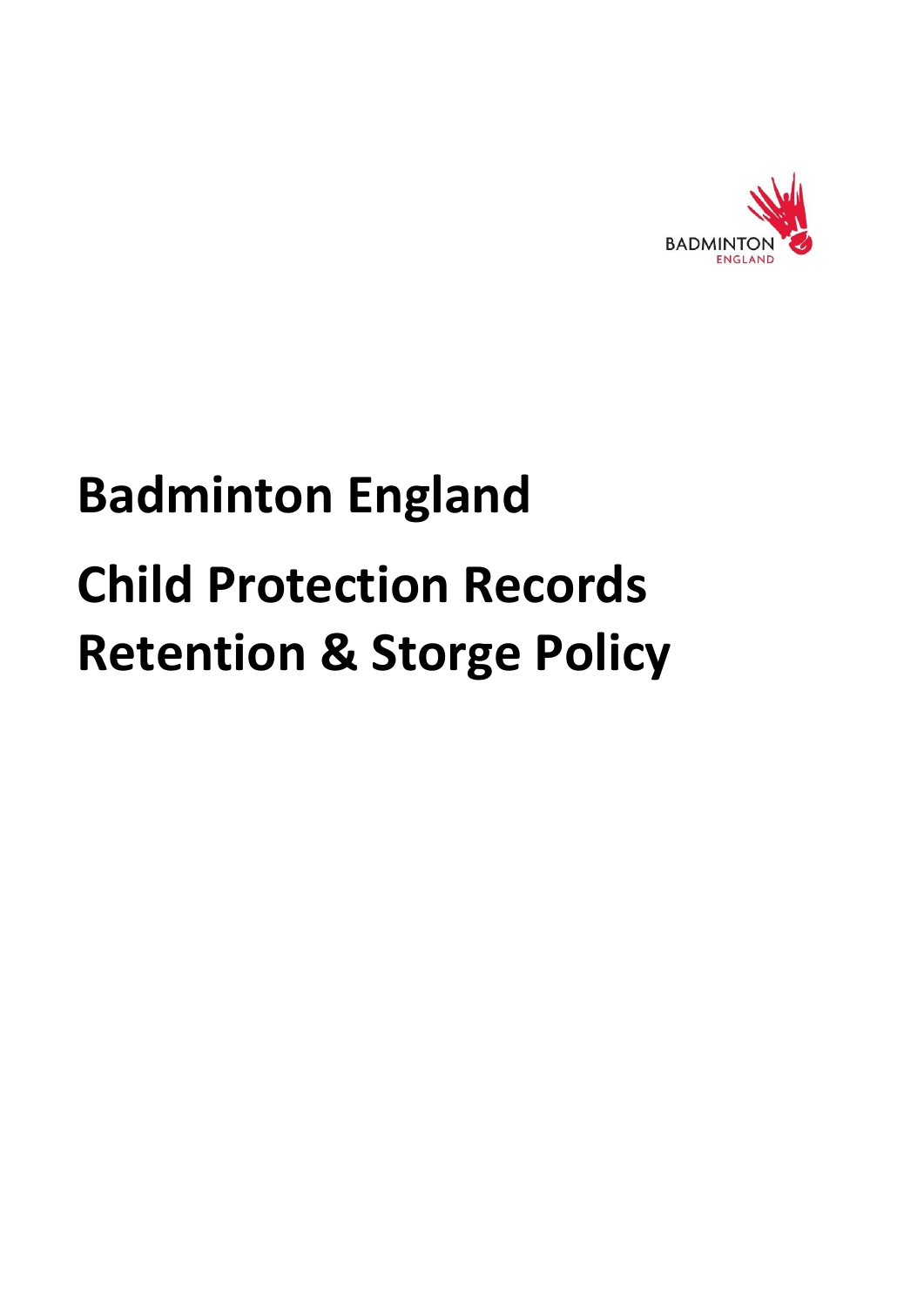# **Document History and Change Control**

| Date policy<br>change<br>approved by<br>the Board of<br><b>Directors</b> | <b>Change occurrence</b>                                                                                                                                                                        | Date last<br>reviewed | Date for next<br>review | <b>File stored</b> |
|--------------------------------------------------------------------------|-------------------------------------------------------------------------------------------------------------------------------------------------------------------------------------------------|-----------------------|-------------------------|--------------------|
| May 2021                                                                 | Change of name from<br><b>GB Group to First</b><br>Advantage<br>Increase from 6 to 10<br>years in terms of<br>keeping records for<br>child welfare<br>concerns that are<br>passed to the police | September<br>2018     | May 2023                |                    |
| September<br>2018                                                        | Change of Policy<br>name and updated<br>legal requirements                                                                                                                                      | <b>July 2017</b>      | September<br>2020       | <b>Click here</b>  |
| <b>July 2017</b>                                                         | <b>New Policy</b>                                                                                                                                                                               | N/A                   | <b>July 2018</b>        | <b>Click here</b>  |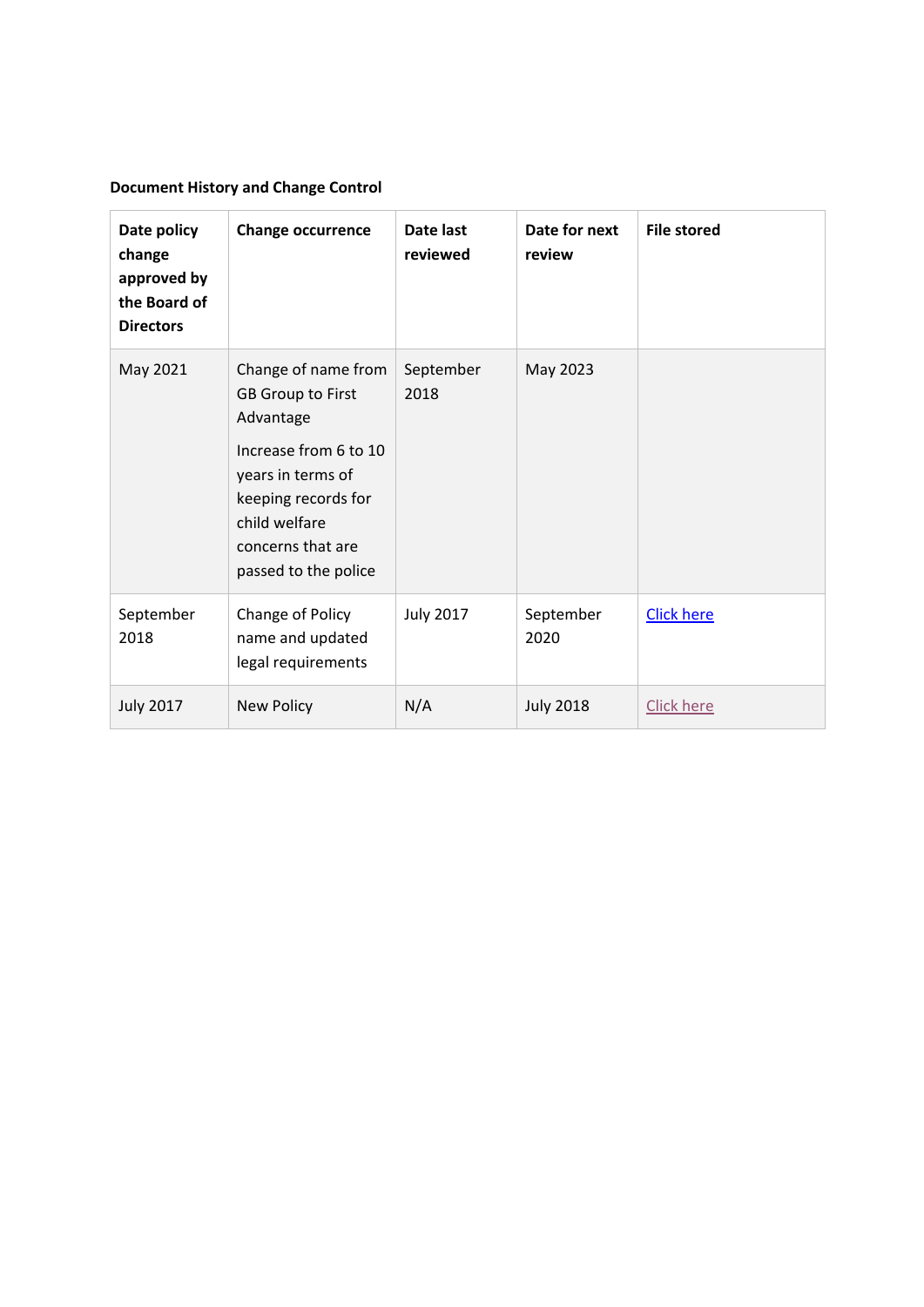Version No: 3 Reason: **Update** Approved By: Board of Directors Approval Date: 26<sup>th</sup> May 2021 Review Date: 25th May 2023 Reviewer: Ethics and Compliance Manager

# **Child Protection Records Retention & Storage Policy**

# **1. General principles**

- 1.1 As an organisation using the Disclosure and Barring Service (DBS) to help assess the suitability of applicants for positions of trust, Badminton England complies fully with the DBS Code of Practice regarding the correct handling, use, storage, retention and disposal of Disclosures and Disclosure information. Badminton England also complies with its obligations under the General Data Protection Regulation 2018 and other relevant legislation pertaining to the safe handling, use, storage, retention and disposal of disclosure information and other sensitive safeguarding information. We have a written Data Protection policy, which is available on request to those who wish to see it.
- **1.2** This Policy is written with reference to the Child Protection in Sport Unit guidance document 'Child Protection Records, Retention & Storage Guidelines, July 2020.' Disclosures and Disclosure Information

# **2. Disclosures and disclosure information**

# **2.1 Storage and access**

2.1.1 All files will be held electronically in a password protected file with access strictly controlled and limited to those who are entitled to see it as part of their duties. The Safeguarding Lead (Ethics & Compliance Manager) and Safeguarding Coordinator have access to this data. Where it is necessary to hold information in paper form, it will be kept securely, in a lockable, non-portable, storage container.

# **2.2 Handling**

2.2.1 In accordance with section 124 of the Police Act 1997, Disclosure information is only passed to those who are authorised to receive it during their duties. We maintain a record of all those to whom Disclosures or Disclosure information has been revealed and it is a criminal offence to pass this information to anyone who is not entitled to receive it.

#### **2.3 Usage**

2.3.1 Disclosure information is only used for the specific purpose for which it was requested and for which the applicant's full consent has been given. For clarity, this is usually only for recruitment purposes.

#### **2.4 Retention**

2.4.1 Once a recruitment (or other relevant) decision has been made, we do not keep Disclosure information for any longer than is necessary. This is generally for a period of up to six months, to allow for the consideration and resolution of any disputes or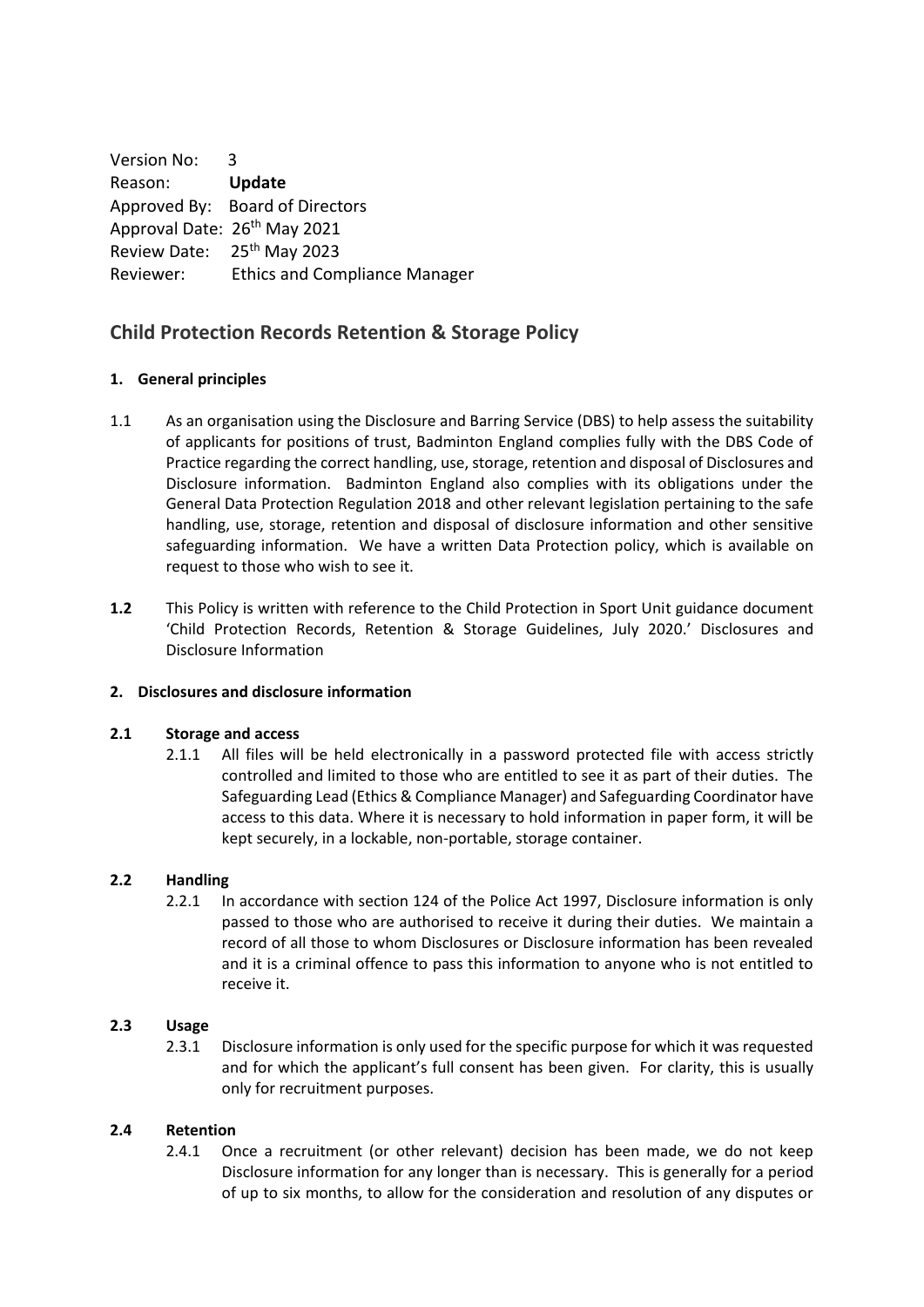complaints. If, in very exceptional circumstances, it is considered necessary to keep Disclosure information for longer than six months, we will consult the DBS about this and will consider the data protection and human rights of the individual before doing so. Throughout this time, the usual conditions regarding the safe storage and strictly controlled access will prevail.

- 2.4.2 A risk assessment on every positive disclosure will be completed and a record held. This will include the following detail:
	- 2.4.2.1 the Disclosure issue date
	- 2.4.2.2 the unique reference number of the Disclosure
	- 2.4.2.3 the name of the subject
	- 2.4.2.4 the type of Disclosure requested
	- 2.4.2.5 the position for which the Disclosure was requested
	- 2.4.2.6 summary detail of the conviction/s and
	- 2.4.2.7 the recruitment decision taken.
- 2.4.3 This information will be kept for a maximum of four years from the date of the DBS check.

# **2.5 Umbrella Organisation**

2.5.1 Badminton England conducts DBS checks on behalf of its affiliated clubs, county badminton associations and members and uses First Advantage (formerly GB Group) as its umbrella organisation to manage the online process for DBS disclosures. From time to time it may be necessary for Badminton England to share Disclosure information with individual organisations.

#### **3. Child Protection/Case Management Files**

#### **3.1 Storage and access**

3.1.1 All files will be held electronically in a password protected file with access strictly controlled and limited to those who are entitled to see it as part of their duties. The Safeguarding Lead (Ethics and Compliance Manger) and Safeguarding Coordinator have access to this data. Where it is necessary to hold Case Management information in paper form, it will be kept securely, in a lockable, non-portable, storage container.

#### **3.2 Handling and Information Sharing**

3.2.1 Child Protection information is only passed to those who are authorised to receive it during their duties. This will usually be Case Management Group members, disciplinary panel members and statutory authorities. In deciding whether to share information Badminton England follows the government guidance 'Information Sharing for safeguarding practitioners<sup>1</sup> with particular reference to the '7 Golden Rules' of information sharing.

#### **3.3 Retention**

- 3.3.1 In safeguarding cases which have reached the threshold of decision making at the Case Management Group level, closed case information will usually be kept for no longer than ten years. In some cases, records can be kept for longer periods of time, for example where they:
	- 3.3.1.1. Need to be retained because the information in them is relevant to legal action that has started, this may be the case where a Court Order is in place for a person which is longer than the stated ten years

<sup>&</sup>lt;sup>1</sup> Available from[: www.gov.uk](http://www.gov.uk/) (July 2018)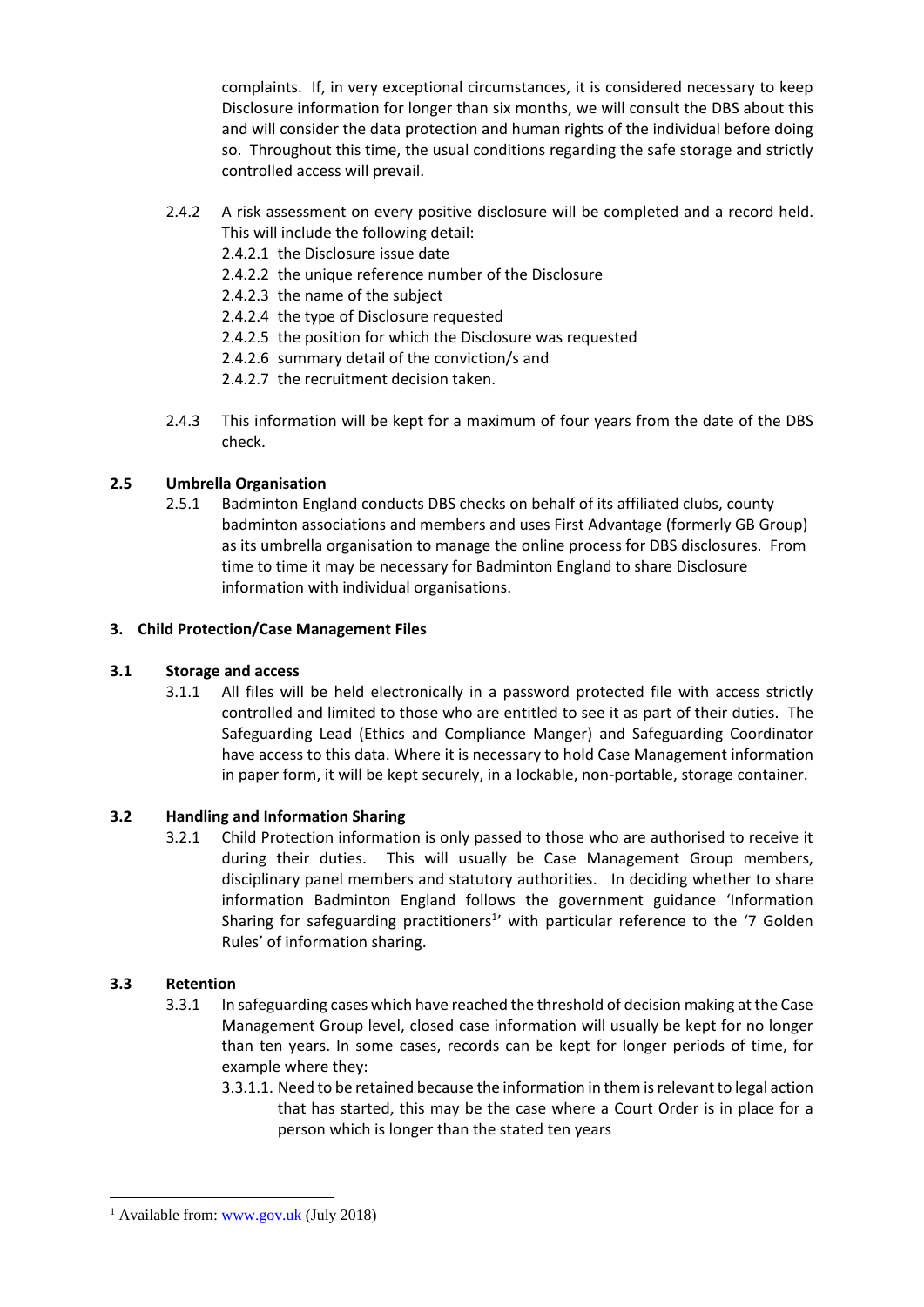- 3.3.1.2 Are required to be kept longer by law or a pending or current government enquiry, for example a specific request may be made to Badminton England by the IICSA<sup>2</sup>.
- 3.3.1.3 Are archived for historical purposes (e.g. where the organisation was party to legal proceedings or involved in proceedings brought by a local authority) we may seek additional advice should this occur
- 3.3.1.4 Consist of a sample of records maintained for the purposes of research
- 3.3.1.5 Relate to individuals and providers of services who have, or whose staff have been judged unsatisfactory
- 3.3.2 When records are being kept for a time longer than ten years, the files will be clearly marked and the reason for the extension period clearly identified.
- 3.3.3 The following table illustrates Badminton England retention periods for Disclosure and Child Protection files:

| <b>Type of Record</b>                           | Retention                                               |  |  |
|-------------------------------------------------|---------------------------------------------------------|--|--|
| DBS information, scanned copy of certificate    | No longer than six months                               |  |  |
| Decision made on DBS result, date and           | Four years from date of DBS disclosure.                 |  |  |
| reference number of Disclosure, summary of      |                                                         |  |  |
| risk assessment and decision-making process.    |                                                         |  |  |
| Child welfare concerns that we refer on to      | Records should be kept for ten years after the          |  |  |
| children's social care or the police.           | last contact with the service user unless any of        |  |  |
|                                                 | the exemptions apply (listed above) or if we are        |  |  |
|                                                 | required to comply with any other statutory             |  |  |
|                                                 | requirements.                                           |  |  |
| Child welfare concerns that we decide at a Case | We will destroy the record one year after the           |  |  |
| Management level, do not necessitate a referral | child/adult concerned ceases to be involved             |  |  |
| to children's social care or the police.        | within the badminton network.                           |  |  |
| Concerns about people (paid and unpaid) who     | Personnel files and training records (including         |  |  |
| work with children and young people, for        | disciplinary records and working time records)          |  |  |
| example, allegations, convictions, disciplinary | will be retained for ten years. However, the            |  |  |
| action, inappropriate behaviour towards         | records should be retained for a longer period if       |  |  |
| children and young people.                      | any of the following apply:                             |  |  |
|                                                 | There were concerns about the behaviour                 |  |  |
|                                                 | of an adult who was working with children               |  |  |
|                                                 | where s/he behaved in a way that has                    |  |  |
|                                                 | harmed, or may have harmed, a child; or                 |  |  |
|                                                 | The adult possibly committed a criminal<br>$\bullet$    |  |  |
|                                                 | offence against, or related to, a child; or             |  |  |
|                                                 | The adult behaved towards a child in a way<br>$\bullet$ |  |  |
|                                                 | that indicates s/he is unsuitable to work               |  |  |
|                                                 | with children. In such circumstances records            |  |  |
|                                                 | should be retained at least until the adult             |  |  |
|                                                 | reaches normal retirement age, or for 10                |  |  |
|                                                 | years if that is longer. A considered and               |  |  |
|                                                 | objective assessment will be made by the                |  |  |
|                                                 | Case Management Group before any such                   |  |  |
|                                                 | records are destroyed after the stated 10-              |  |  |
|                                                 | year period.                                            |  |  |

<sup>2</sup> Independent inquiry into Child Sexual Abuse: www.iicsa.org.uk